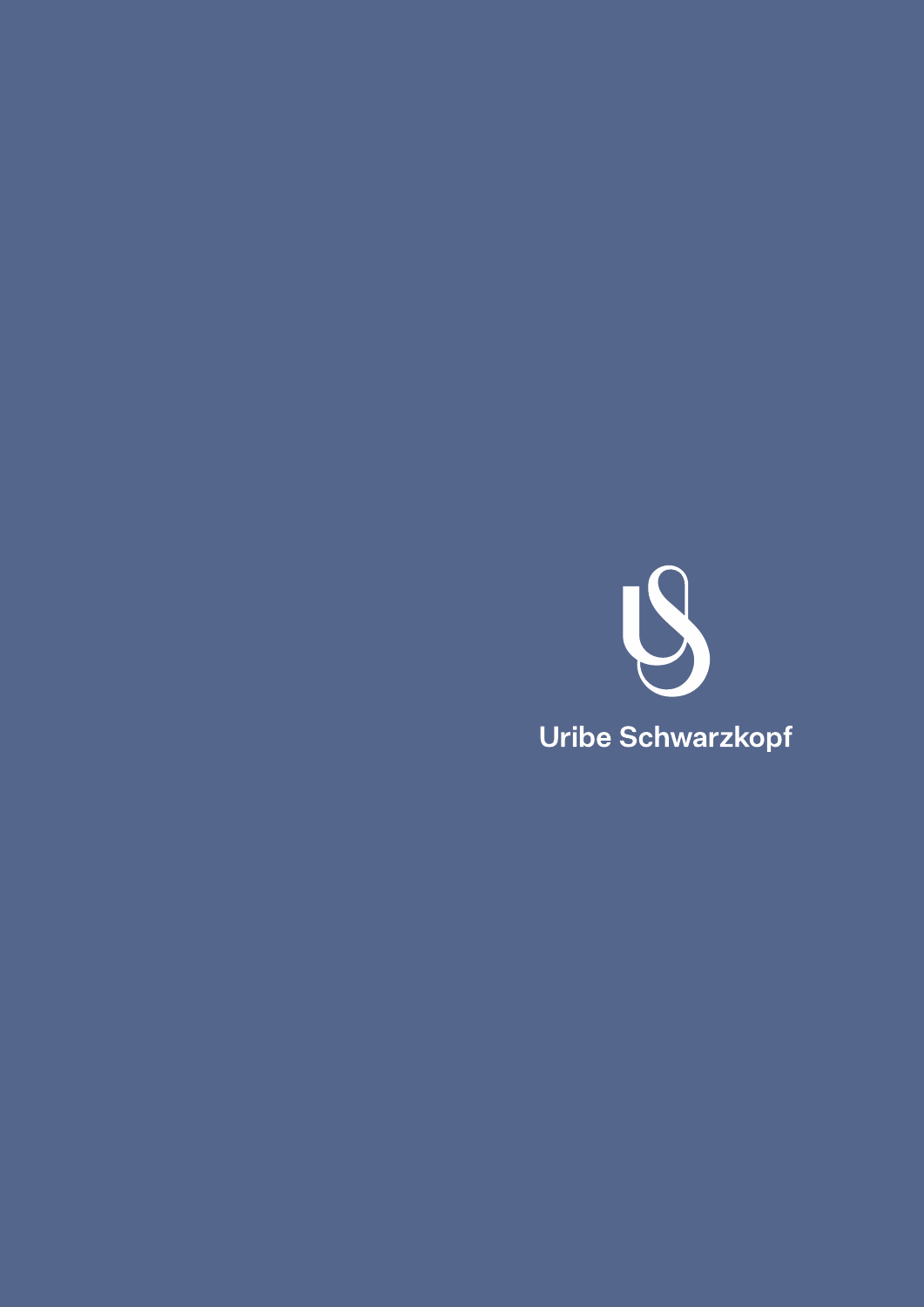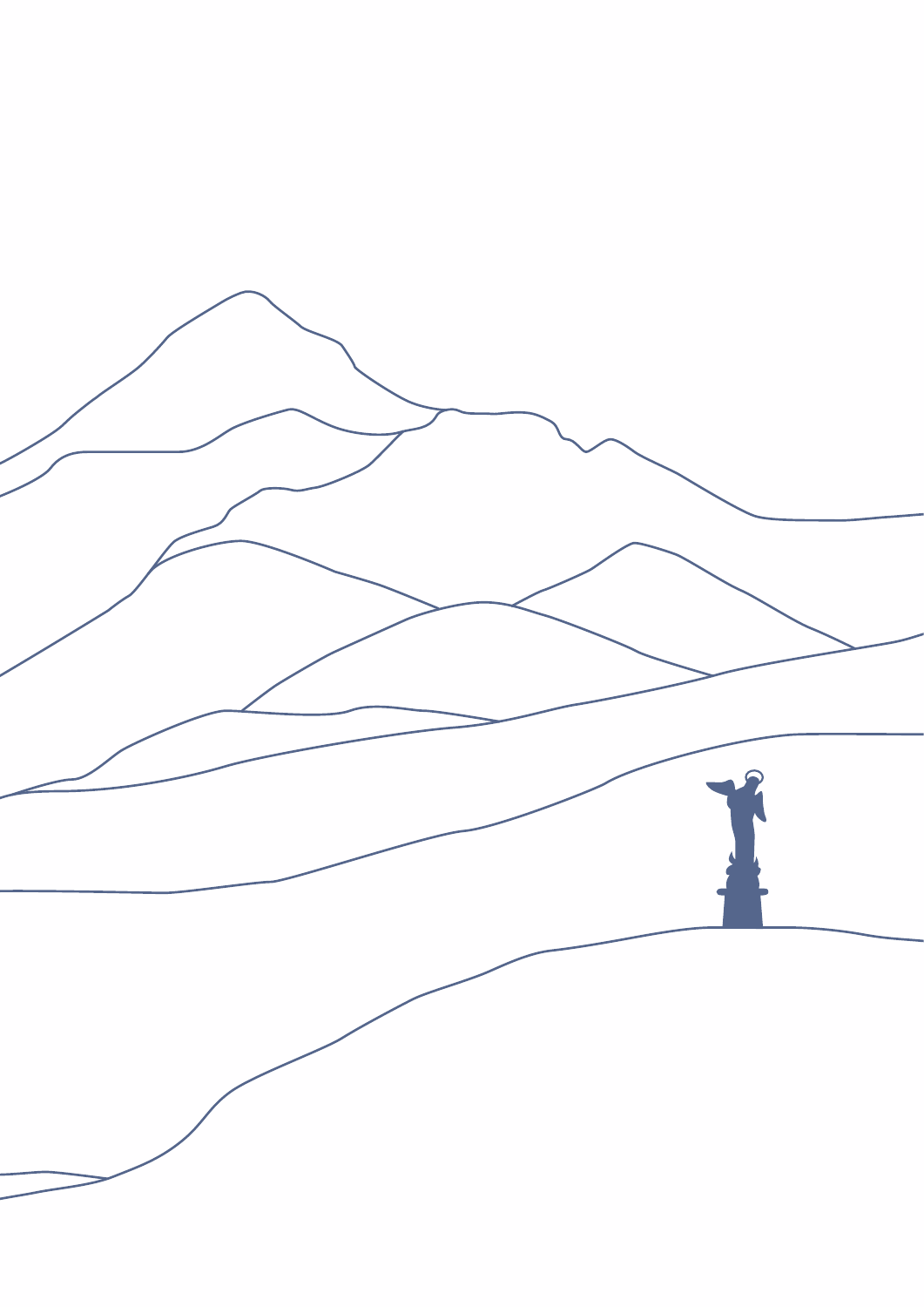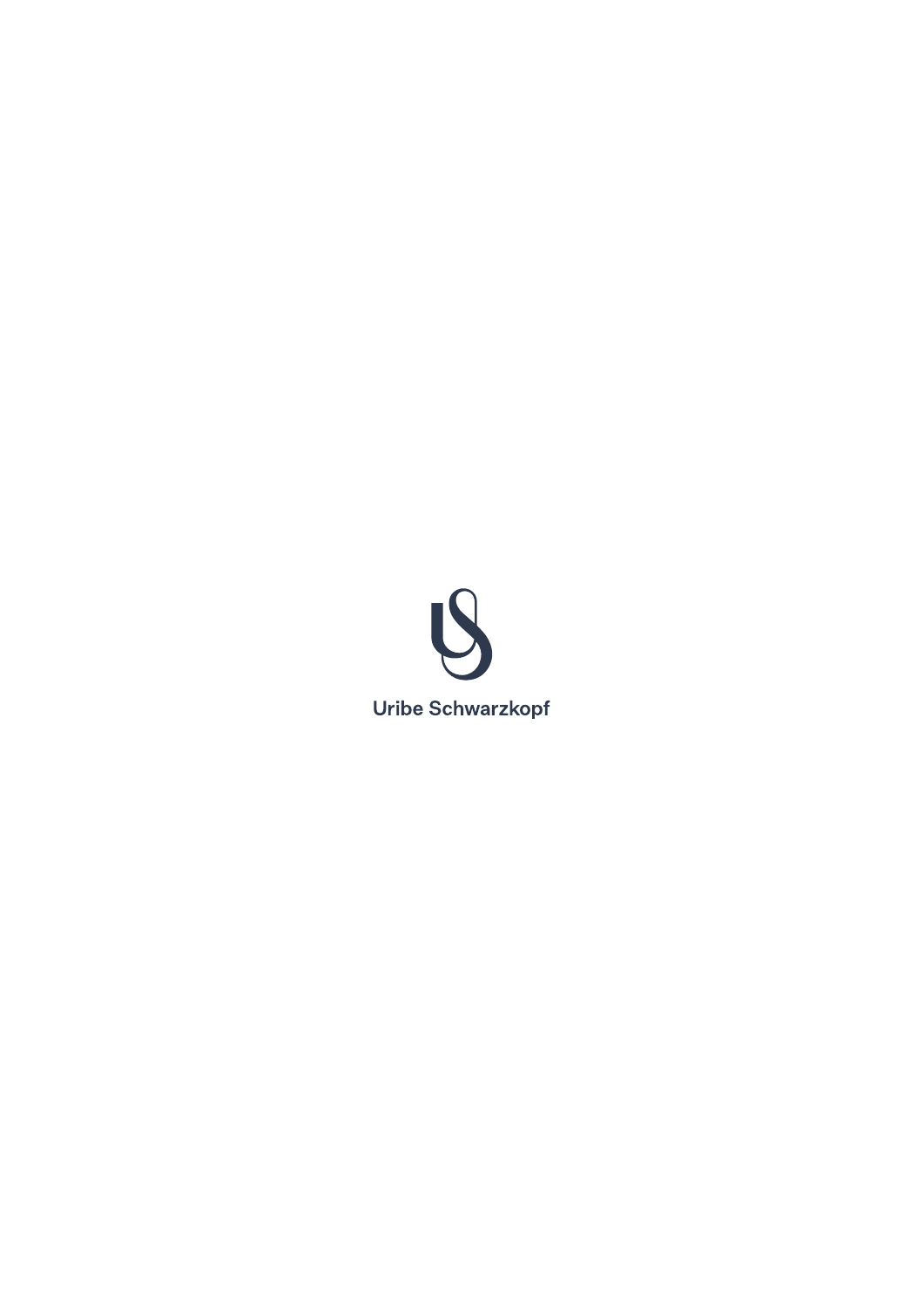

## About Us

Uribe Schwarzkopf is the leading real estate development Company in Ecuador. We are devoted to architecture, design, development, construction and project management.

With more than 46 years of experience and after 2 million square meters built, we are a company committed to quality, innovation and the construction of exceptional living spaces, designed to enhance community blossoming. We are at the forefront of implementing ecologically sustainable constructions and responsible planning for the future of a rapidly growing city.

We are a one-stop-shop for all the services which shape the real state processes. from design, planning and construction of the project, to financial management and maintenance of real estate.

Over the past 5 years the company has pioneered many aspects of the industry, including "BRIK", the first and only REIT (Real Estate Investment Trust) in Ecuador publicly traded in the stock market. We have also created "Habitat", the only broad-scope Property Management Company in Ecuador, providing all services expected in this industry on an international level.

Uribe Schwarzkopf has been leading the vertical growth of the city, specifically in areas close to Quito Metro stations, public transport network, parks and community spaces, positioning us as an avant garde player for the sustainable urban development of the city. Our projects include eco-efficient and sustainable construction parameters which are endorsed by the Municipality of Quito and also include World Bank certifications confirming our commitment with the environment.

All this has allowed for the consolidation of Uribe Schwarzkopf as the flagship company in the Ecuadorian housing sector, and the sustained growth of our leading position in the market.

Our team is fully committed on our goal to make every new project a milestone in urban development, with style, quality and mostly responsibility.

## International Collaborations

Moshe Safdie, Israel-Canada Carlos Zapata, Venezuela-USA Arquitectonica, Peru-USA Bernardo Fort-Brescia y Laurinda Spear, Peru-USA Philippe Starck, France YOO, UK Marcel Wanders, Netherlands Bjarke Ingels-BIG, Denmark Jean Nouvel, France Jasper Architecs, Argentina Tatiana Bilbao, México

uribeschwarzkopf.com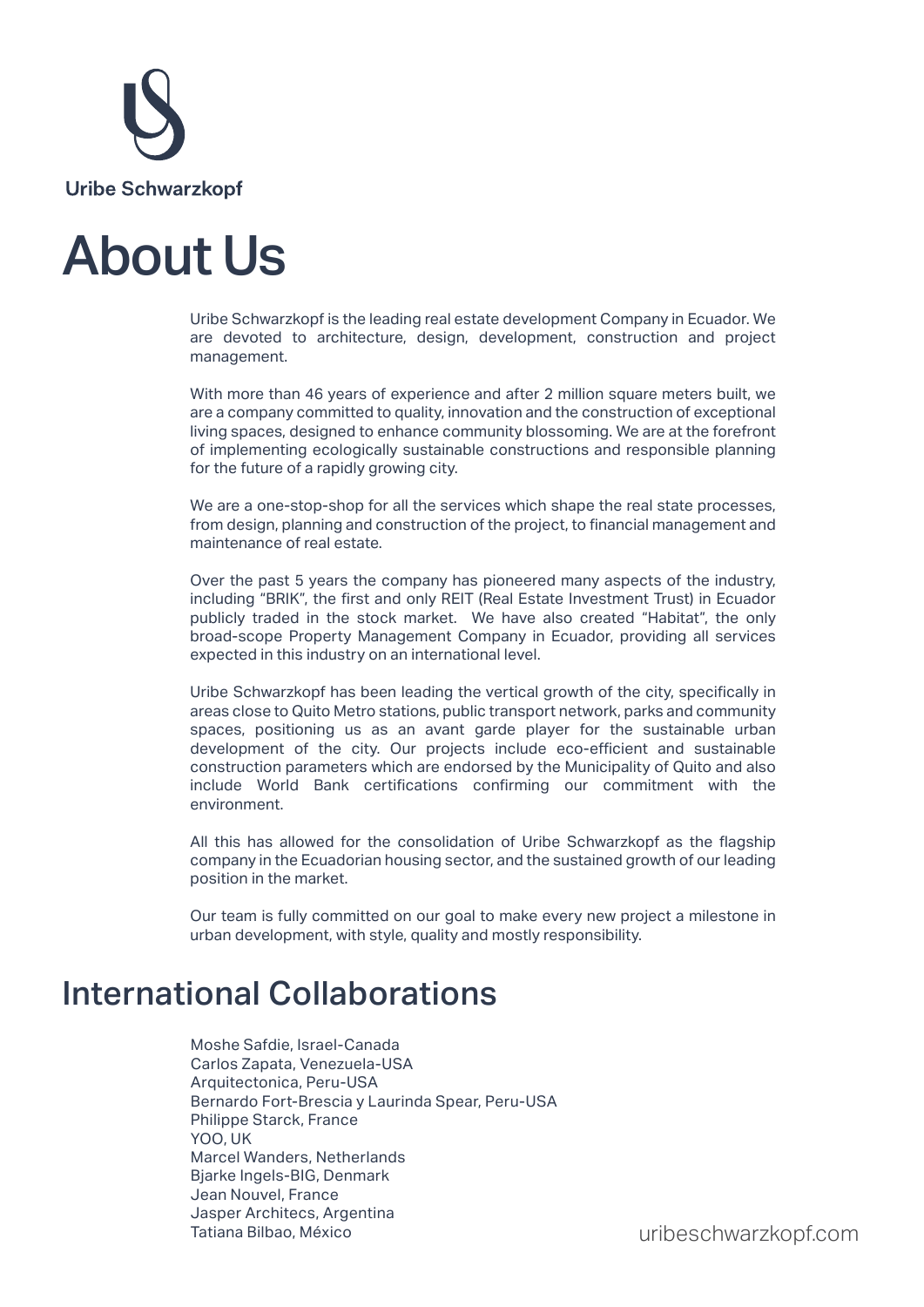

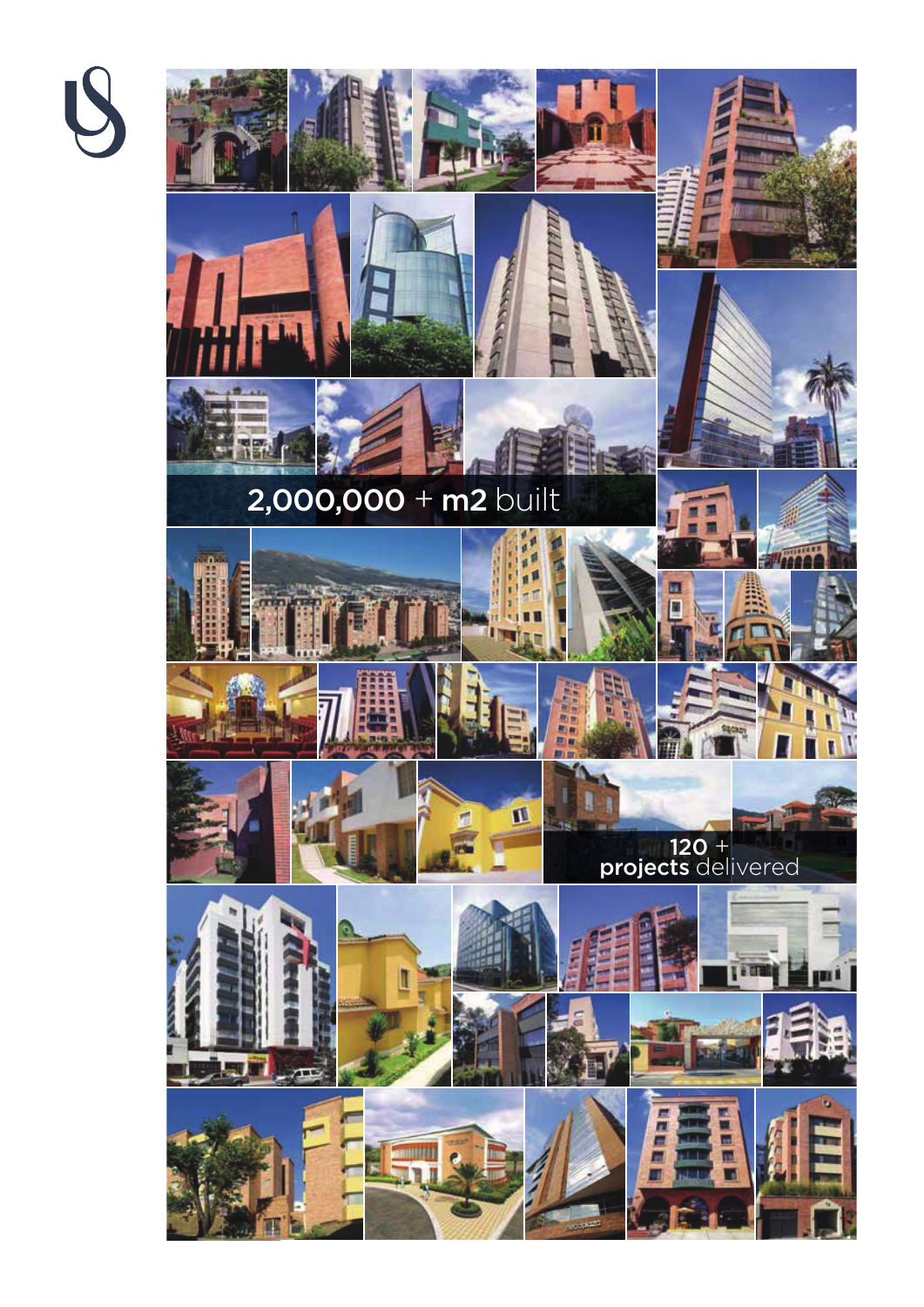

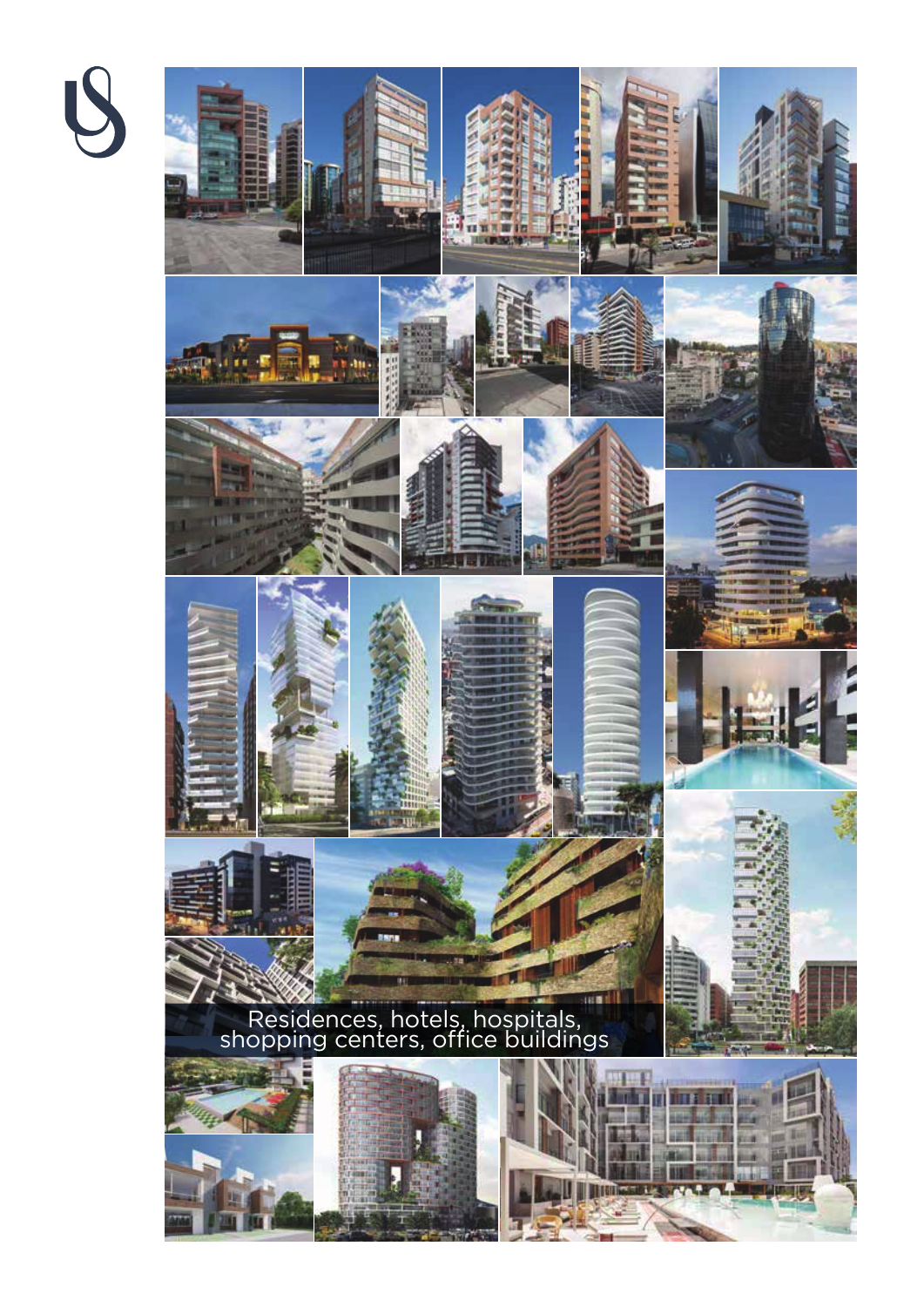

## Social Responsibility

Uribe Schwarzkopf has become a triple impact company, which produces financial returns, generates a positive environmental impact and incorporates a social perspective in the development of its projects and relation with the community.

With the "Mujeres de Altura" (Women of Height) project, Uribe Schwarzkopf includes women, who are heads of household, in their construction projects, allowing them to get a job out of informality and to learn new skills.

Through "Ocho y Medio" movie theater, "Casa de la Música", the restoration of "Pobre Diablo", and funding for art, photography exhibitions and movie national production, Uribe Schwarzkopf supports cultural access and the development of a creative economy, thus improving the quality of life in the city.

Our LAB US (Laboratory for Sustainable Urban Development), is a space which promotes connections among designers, architects, urban planners, artists and the community, towards a shared research and development of innovative and affordable solutions to the sustainability and social cohesion challenges Quito faces.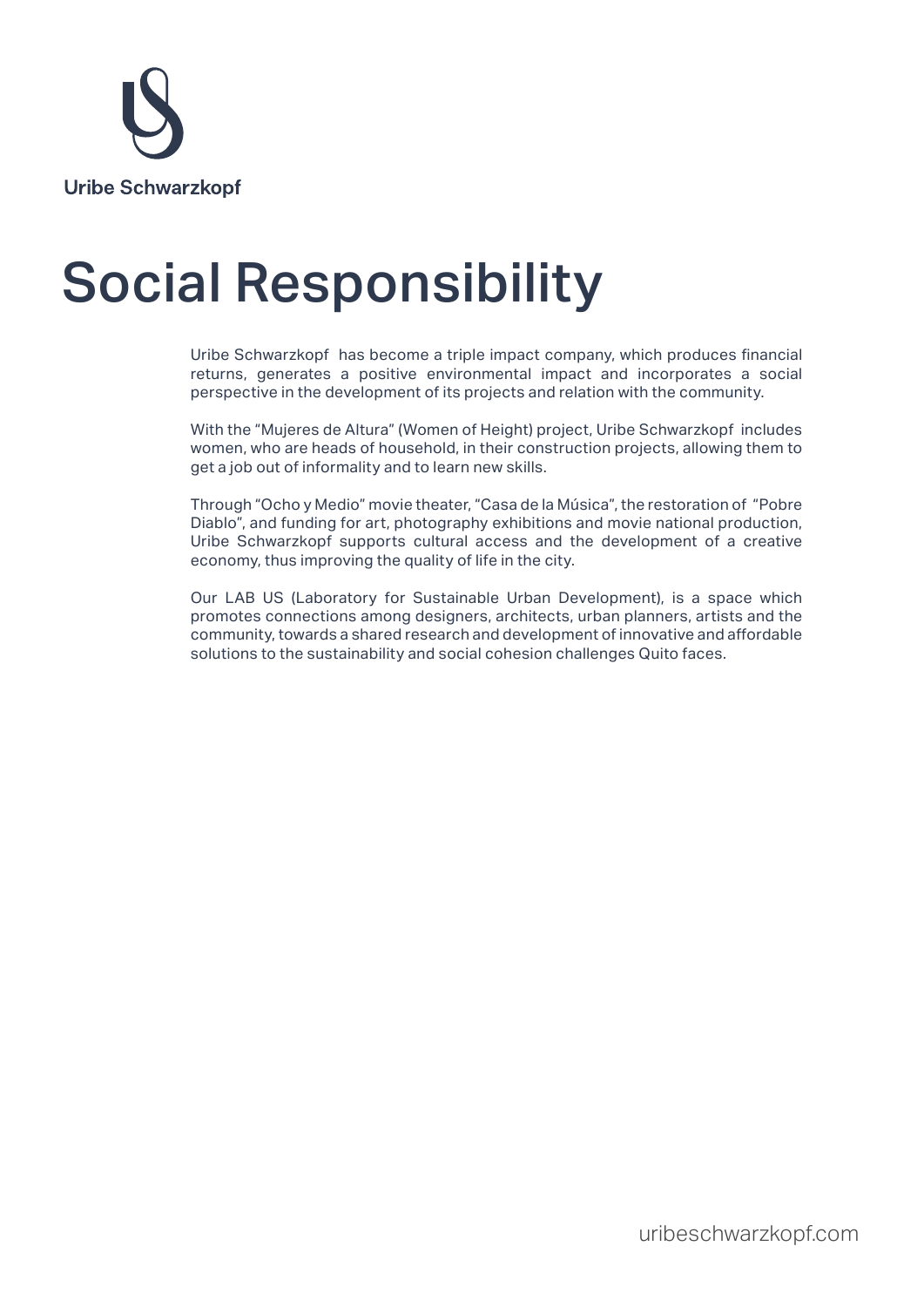

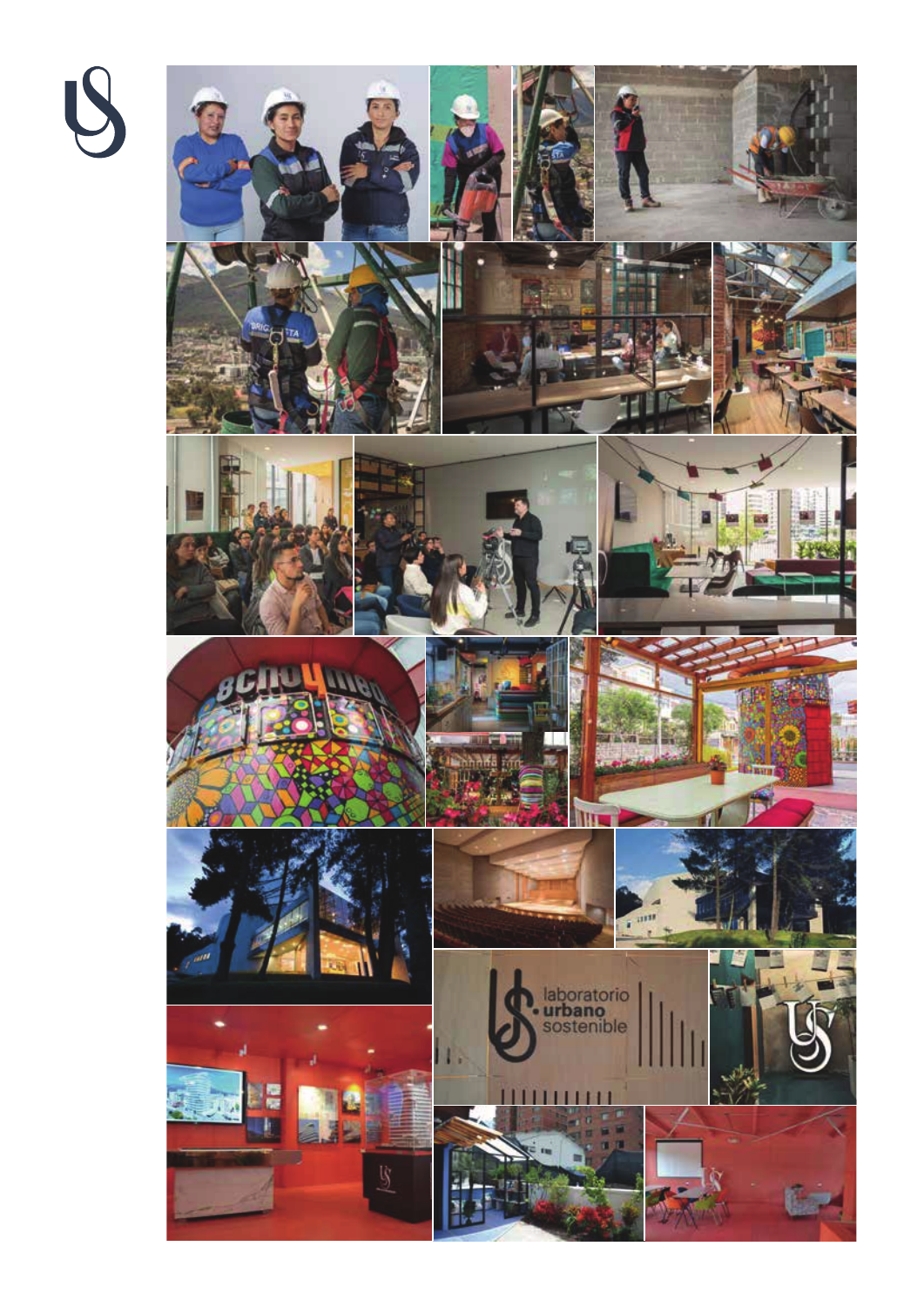